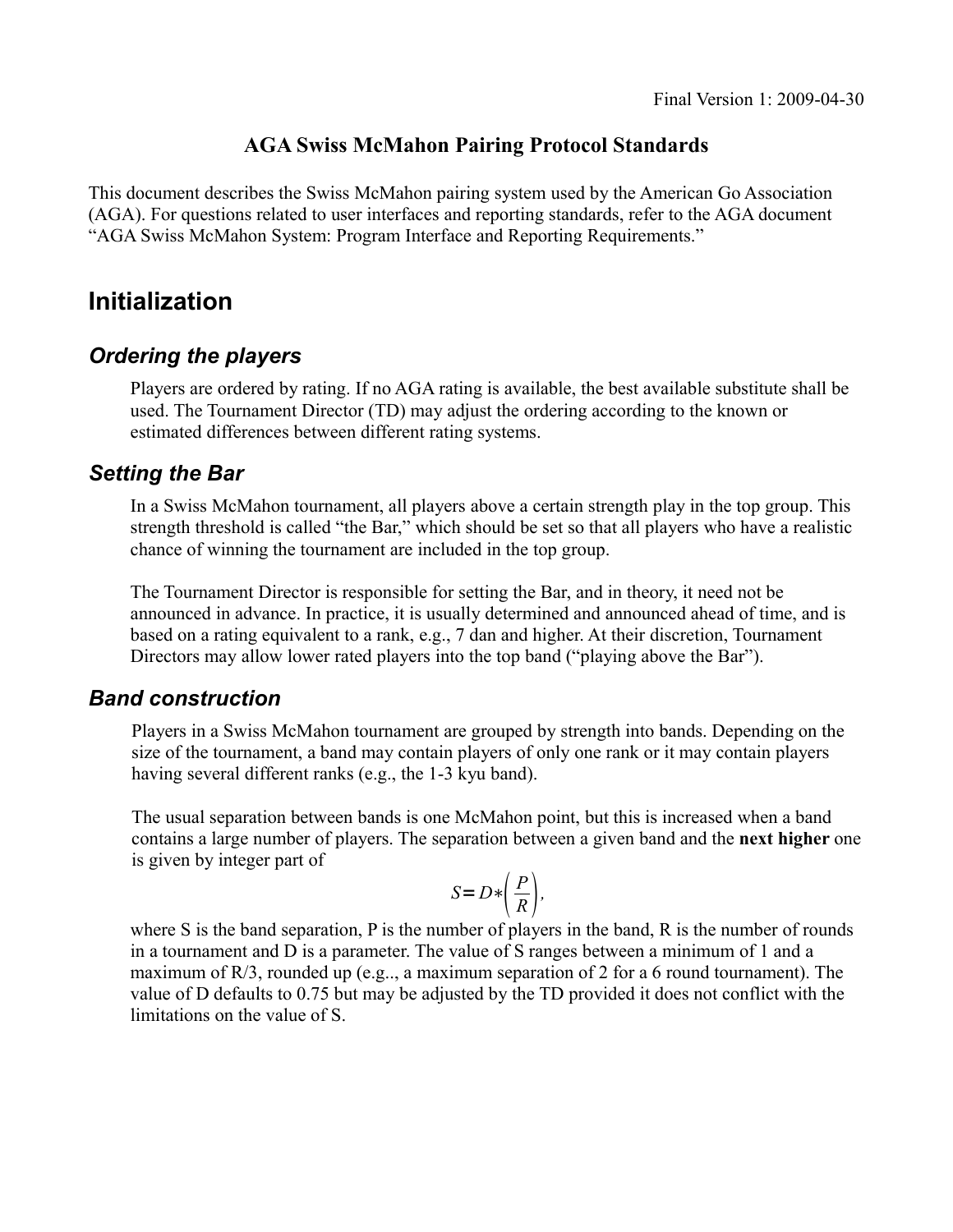Band construction should be performed automatically and then presented to the TD for editing prior to the start of the first round of the tournament. The TD should be able to merge bands and manually alter individual band separations, as well as move individual players to other bands.

### *Assigning initial McMahon scores*

Once bands are created and the band separation is calculated, players are assigned initial McMahon scores based on their band placement. This can be done in two ways.

By tradition, the top group is assigned an initial score of 0, with values decreasing to negative initial scores in lower bands, according to the value of the band separation. While this method has been used successfully for many years, it has the disadvantage that the vast majority of players end up with final tournament scores that are negative. This can be discouraging to new players, whose scores will be the most negative in the field.

Accordingly, it is also possible to set the bottom score group at an initial value of 0 or slightly higher (recommended to allow for late arrivals ranked below the initial starting band), with values increasing from there.

#### Sample band calculation:

Consider a tournament that has six rounds  $(R=6)$  and uses a value of D=0.75, run by a TD who does not choose to enforce a single point separation between the top and second groups. For registration as shown below, the band structure would be:

| Group        | Size(P)    | Separation<br>$= D \cdot (P/R)$                    | <b>Initial Score</b><br>$(0$ at top) | <b>Initial Score</b><br>$(0$ at bottom) |
|--------------|------------|----------------------------------------------------|--------------------------------------|-----------------------------------------|
| Open section | 19 players |                                                    | $\theta$                             | 6                                       |
| Second       | 17 players | $0.75(17/6) = 2.125 \rightarrow 2$                 | $-2$                                 |                                         |
| <b>Third</b> | 10 players | $0.75(10/6) = 1.25 \rightarrow 1$                  | $-3$                                 |                                         |
| Fourth       | 11 players | $0.75(11/6) = 1.375 \rightarrow 1$                 | -4                                   | $\mathcal{D}_{\mathcal{L}}$             |
| Fifth        | 24 players | $0.75 \cdot (24/6) = 3$<br>but capped at $(R/3)=2$ | -6                                   |                                         |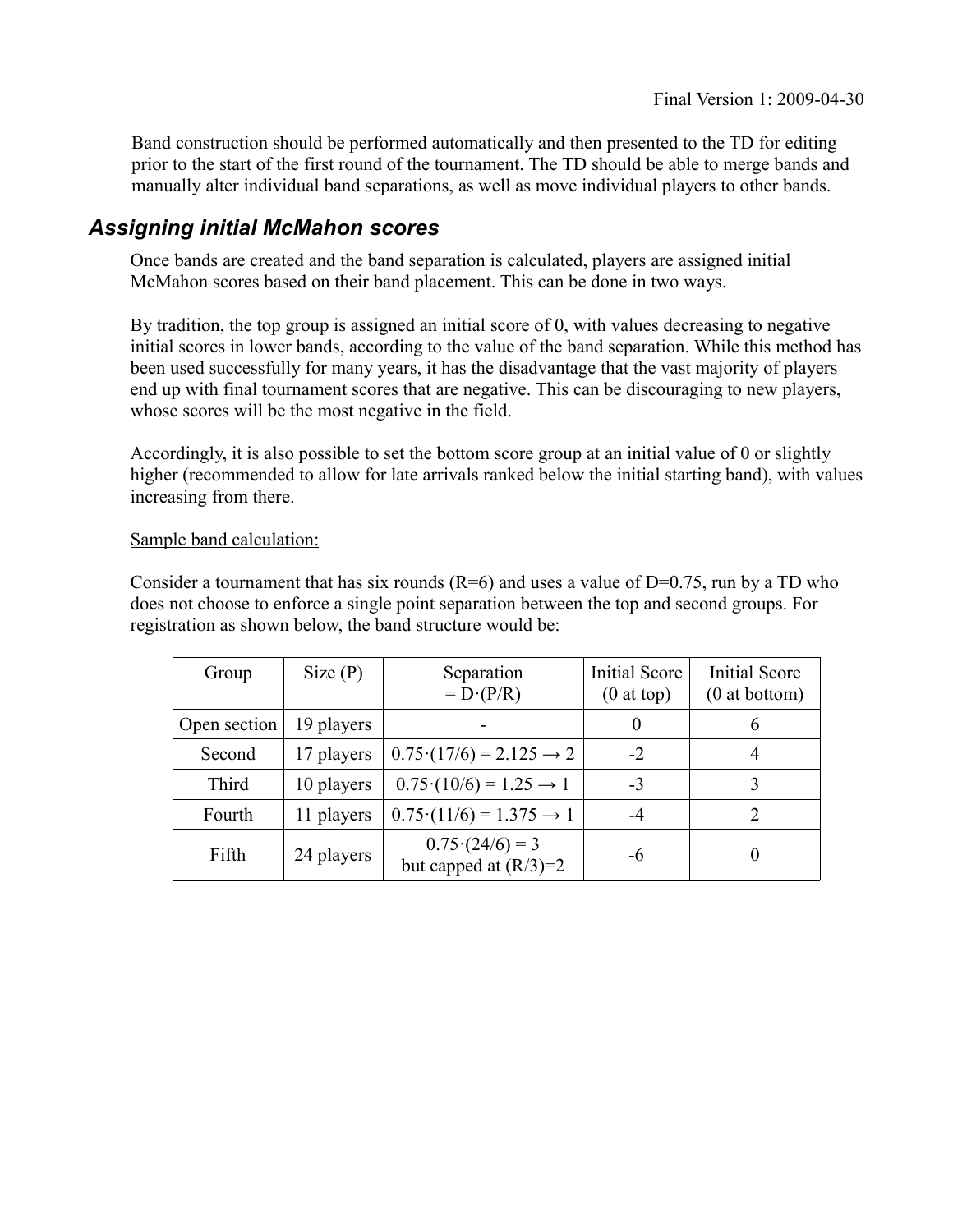# **Pairing**

The basic pairing algorithm is repeated for each round of the tournament.

- 1. Remove players receiving byes
- 2. Sort the field
- 3. Create score groups
- 4. Pair each score group

## *Remove Players Receiving Byes*

For a variety of reasons, a player may ask not to play in a particular round. In such cases the player is not paired and is awarded a voluntary bye.

If there are an odd number of players remaining in the tournament after awarding all of the voluntary byes, it will not be possible to pair everyone in the field. In this case, one player must receive a forced bye. If the Tournament Director previously identified a "bye volunteer", this player is awarded a forced bye and is not paired for the round. If no bye volunteer is available, then one will be selected during the pairing process.

### *Sort the Field*

Players are sorted first by McMahon score and then by entry rating. Most player's McMahon scores will change during the tournament, see Game Results, below, for details.

### *Create Score Groups*

All players with the same McMahon score constitute a score group. Programmers should not assume that a player's McMahon score will be an integer; the Tournament Director may choose to award fractional points for draws. While draws in individual games of Go are unusual, draws are more common in a team competition.

### *Pair Each Score Group*

A pairing should satisfy the following criteria. The first two criteria are mandatory, the second two are desirable.

1. Players do not play each other twice

2. A player is not assigned a second forced bye unless he volunteers for it. A player may ask for any number of voluntary byes, however.

3. A player should not be floated (see the section on Odd-Numbered Groups) twice in a row in the same direction. This rule does not apply in the final round of a tournament having fewer than six rounds nor to the last two rounds of a longer tournament.

4. A player should not be assigned the same color more than three times in a row, or for more than 50% of the rounds in a tournament in any case. Some Tournament Directors do not apply this principle, while others allow players to select color by *nigiri.*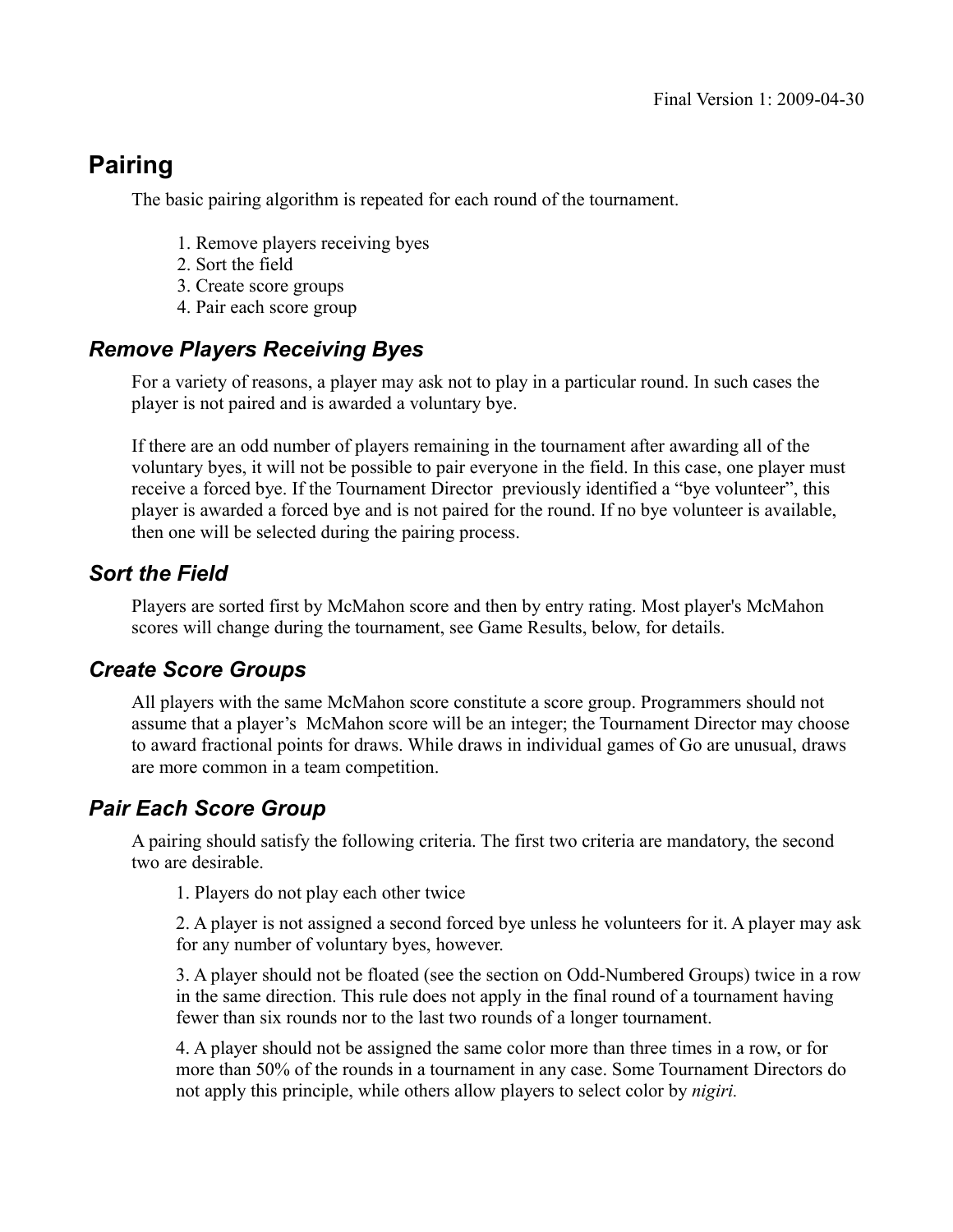## *Odd-Numbered Groups ("Floaters")*

A score group must contain an even number of players to be paired. If the group has an odd number, a player from the next lower score group is "floated" up to make the group even. Subject to criterion 3 (see "Pairing Each Score Group"), the floater is selected as the strongest player in the next lower score group that will permit a valid pairing to be created.

When players with different McMahon scores are paired, the player with the greater score is termed a "down floater" and his opponent is termed an "up floater".

If the score group in question is the last remaining score group (i.e., the lowest score group) then a floater will not be available and a player must be chosen to receive a forced bye. The selected player is the one with lowest rating who has not already received a forced bye and who will allow a valid pairing to be created with the remaining players. If no such player exists in the lowest score group, the pairings in successively higher score groups are undone until a bye recipient can be found.

### *Basic Pairing*

Score groups are paired from the top of the tournament to the bottom (i.e., in order of decreasing score). This is in contrast to the ordinary Swiss system, which pairs from the top down to the middle and then from the bottom up to the middle.

In the simplest case, a score group has an even number of players, none of whom have played each other. For this type of score group, a pairing is created with the split-and-shift method: the group is paired so that the top half of the score group plays the bottom half of the group. For example, the pairing for a score group having eight players would be:

| Player 1 | VS. | Player 5 |
|----------|-----|----------|
| Player 2 | VS. | Player 6 |
| Player 3 | VS. | Player 7 |
| Player 4 | VS. | Player 8 |

For score groups that do not permit the above optimal pairing, alternate pairings are tried in the following order:

1. The positions of two players within their half of the score group are exchanged ("a transposition"). In the case above, exchanging the positions of players 7 and 8 would be an example of a transposition

2. The positions of two players within opposite halves of the score are exchanged ("a switch"). In the case above, exchanging the positions of players 2 and 6 would be an example of a switch

3. If the score group includes a floater, replace that floater with an alternate floater from the next lower score group

4. Relax criterion 4 above (color assignment)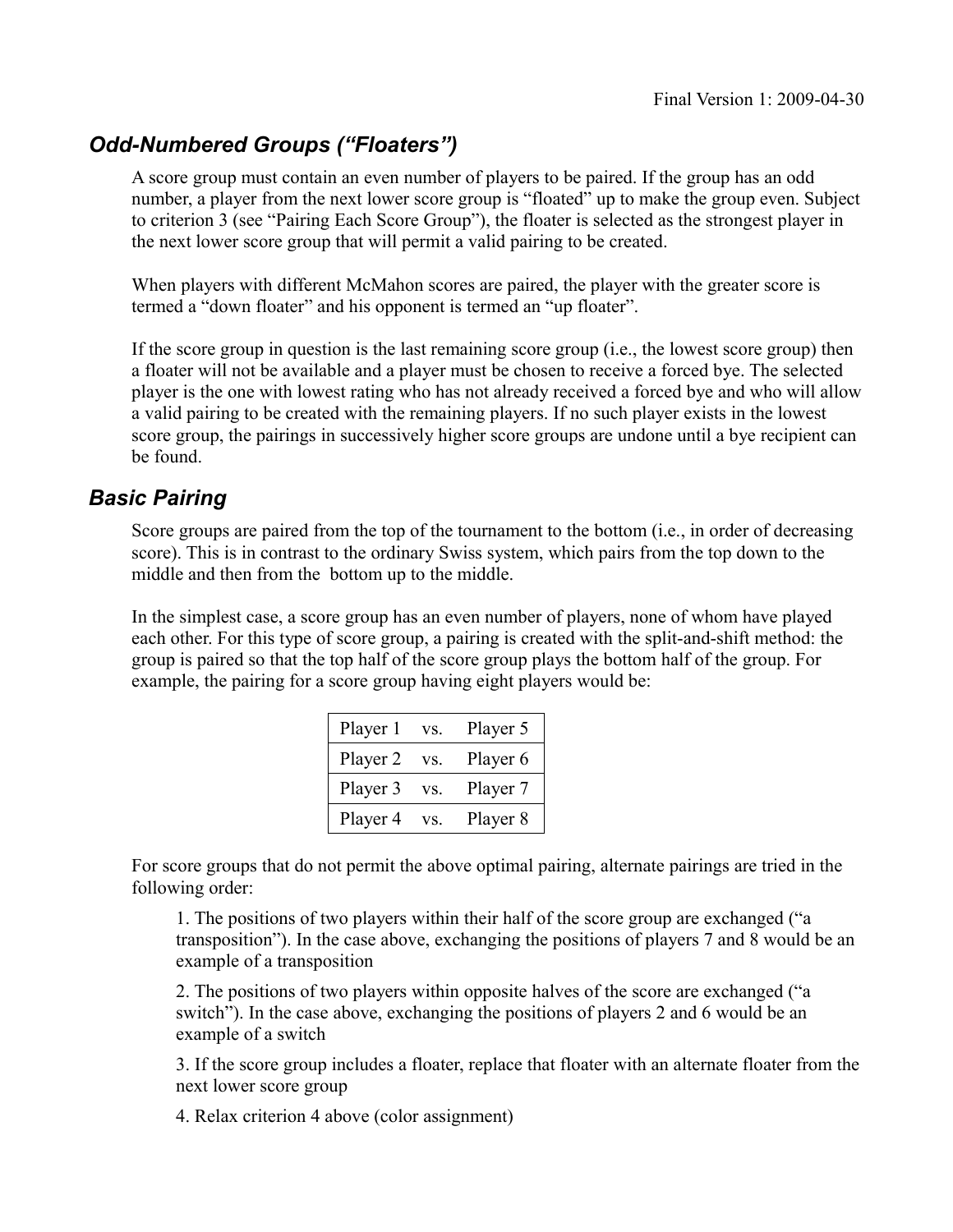5. Relax criterion 3 above (floating more than once in the same direction)

Alternate pairings are generated in the order specified, exhausting all possible pairings at one level before moving to the next. For example, all possible transpositions are attempted before considering a switch. In cases where an alternate pairing procedure has multiple choices available to create a valid pairing (e.g., any of several possible transpositions), the program chooses the option that affects the lowest-ranked player(s) in the score group.

If a valid pairing cannot be created according to these procedures, the score group is merged with the next lower score group and the pairing procedure is applied recursively. In such a case, the larger group is paired in such a way as to minimize the total McMahon score difference between the paired players while still producing a valid pairing.

### Example

Consider the problem of pairing a score group that has a McMahon score of 1 and is composed of players A, B, C, D, E and F, where players A-D have all played each other. No combinations of transpositions or switches will allow a valid pairing to within this group. The group is merged with the next lower score group (i.e., McMahon score 0) and paired as a whole, with the most desirable pairing being one that still pairs as many players as possible against opponents having the same McMahon score. If this new score group now includes players G, H, I and J, the first pairing that would be considered would be:

| Player A (score = 1)    | Player E (score = $1$ ) |
|-------------------------|-------------------------|
| Player B (score = $1$ ) | Player F (score = 1)    |
| Player C (score = 1)    | Player G (score = 0)    |
| Player D (score = 1)    | Player H (score = 0)    |
| Player I (score = 0)    | Player J (score = 0)    |

Note that this provisional match pairs opponents with the same McMahon score as much as possible.

Because this procedure is applied recursively, it will eventually find a successful pairing or it will include all remaining players within the tournament. If all remaining players are included and a valid pairing still cannot be found, the recursive merging of score groups is undone and the pairing from the next higher score group is re-paired. Re-pairing may require using an alternate arrangement of transpositions and switches, using a different floater, or may require applying the recursive merging method to the higher score group. In all cases, the underlying principle for generating a pairing is one that least disturbs the normal ideal.

### *Manual pairing*

For a variety of reasons it may be desirable to force or prohibit specific pairings. Although Tournament Directors should only resort to manual intervention as a last resort, pairing programs must provide the option for the TD to do this.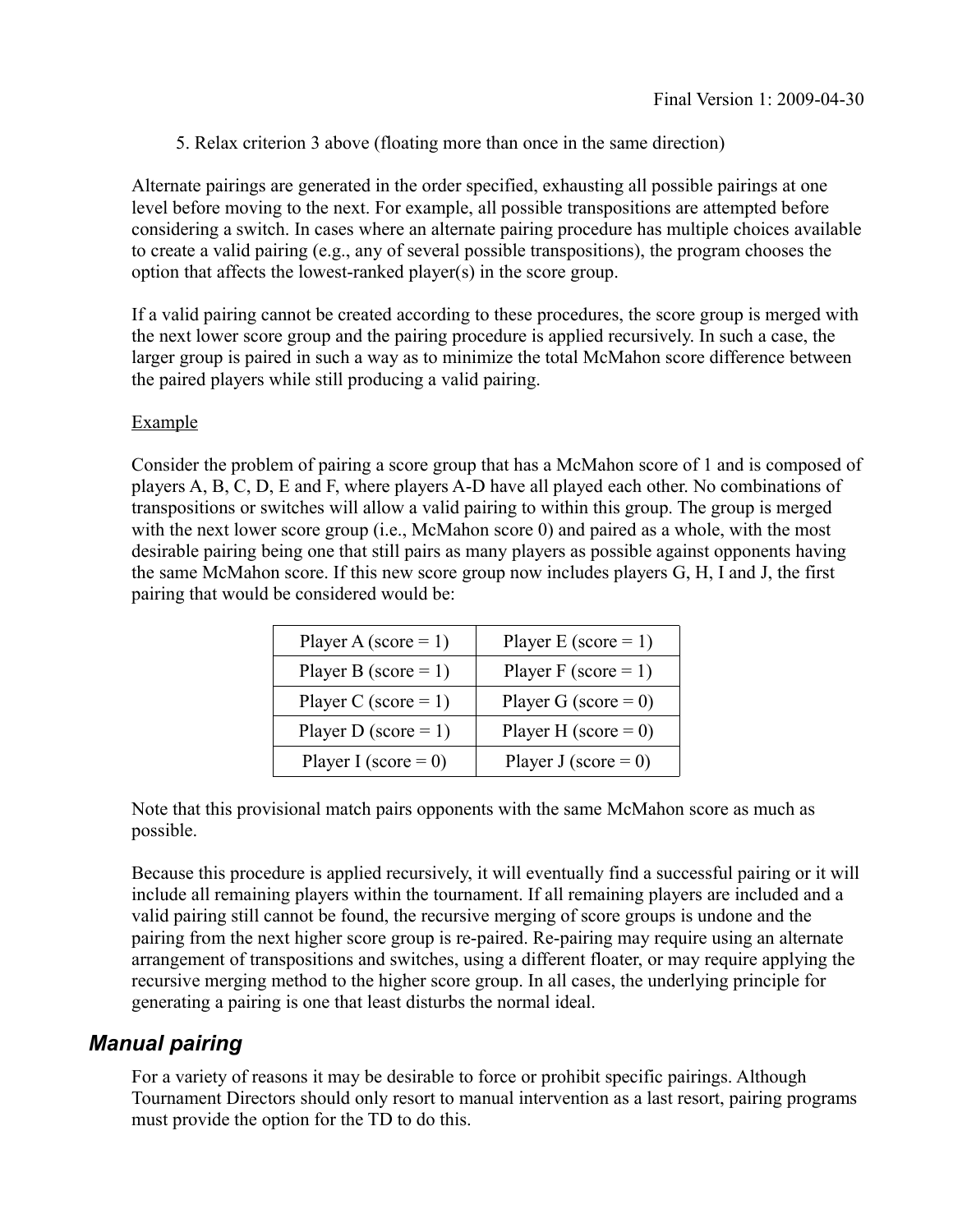## *Additional considerations*

Especially for tournaments at the local level, Tournament Directors may wish to avoid pairing players from the same family, club, city, state or country if possible. Avoiding handicap games may also be desirable. These restrictions should be applied only by switching or transposing players within a score group. These considerations must be dropped in the last half of the tournament (e.g., rounds 4-6 of a six round tournament).

## *Handicaps*

Traditionally, all games within a band are played without a handicap. However, if player's ranks are not distributed uniformly, and there are large gaps in the player's ranks, the Tournament Director may choose to run a handicap tournament.

It is common for Tournament Directors to reduce handicaps by one or even two stones. Pairing programs must allow a tournament to run with full handicap, handicap minus 1, handicap minus 2 or no handicap (all games even). Programs must also have the option to ensure that all games involving players in the top band are even, regardless of the handicap settings for the remainder of the field. Programs must also provide the TD with the option to adjust the handicap for a particular game after pairing is complete.

# **Game Results**

At the end of each round, the McMahon score of players who have won their games, including a wins by forfeit, is increased by 1. Scores of players who have lost their games remain the same. Players involved in games ending without result (e.g., jigo) each have their scores increased by 0.5. The scores of players who have received a double forfeit are not changed.

A player who receives a forced bye as a result of a tournament field having an odd number of players is credited with a victory and that player's McMahon score is increased by one. The McMahon scores of players receiving voluntary byes do not change.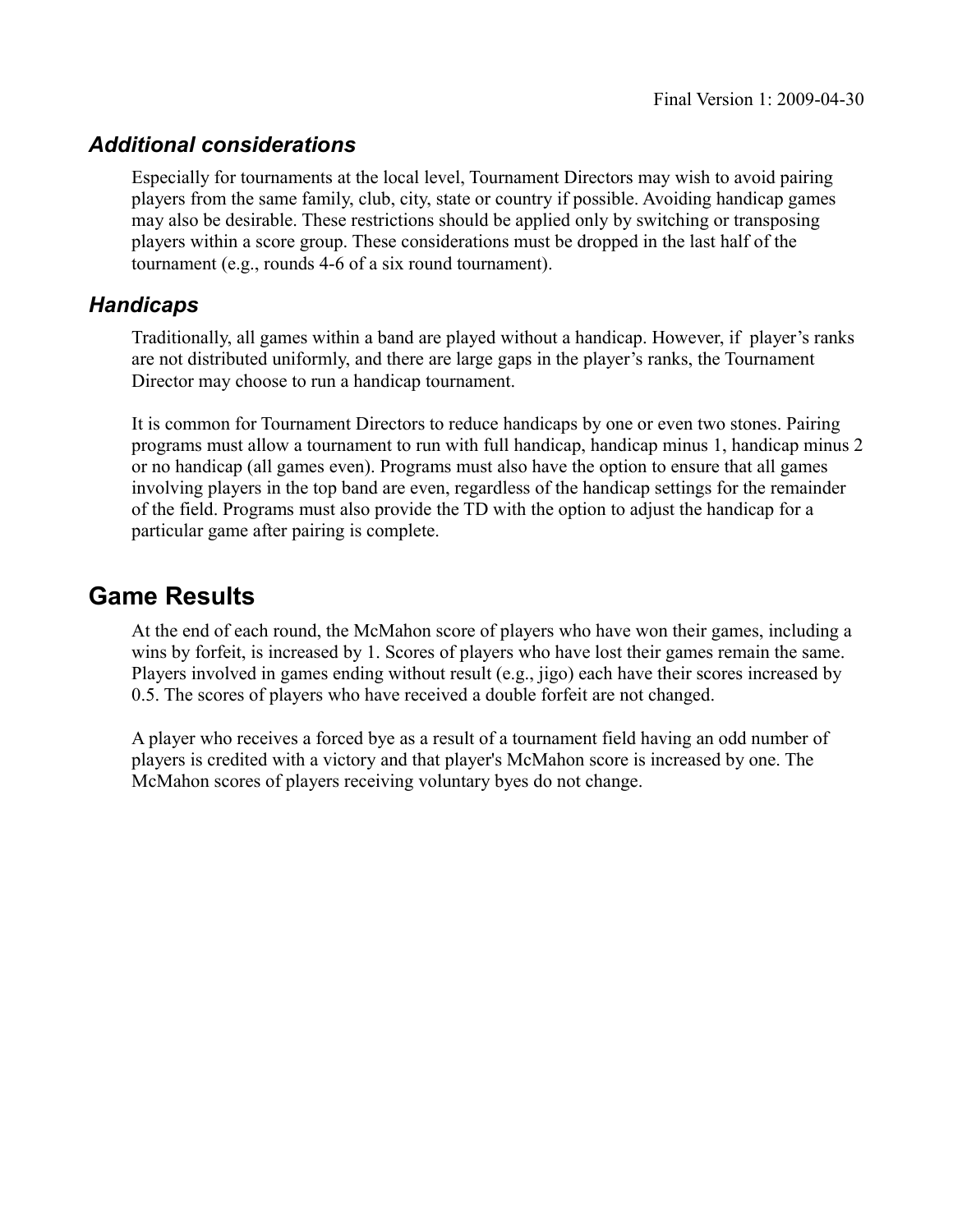# **Final Standings--Tiebreaks**

The final order of the field is by McMahon score, and inevitably there will ties. While cash prizes can be split without difficulty, other prizes may have to be awarded by tiebreaks. A variety of tie breaking methods have been proposed, but the AGA uses four standard tie break procedures in the following order:

- 1. SOMS: The Sum of McMahon Scores for all of a player's opponents
- 2. SODOMS: The Sum of Defeated Opponents McMahon Scores
- 3. Face to face result (if applicable).
- 4. Random draw

The Swiss McMahon pairing approach is designed with the expectation that the SOMS, SODOMS tiebreak system will be used and the rules are specifically formulated to make those distinctions as significant as possible. Alternative methods may be desirable for many reasons and are permitted. Manual pairing may be guided by the TD's understanding of the tie breaking system being used.

If a player involved in a tie break situation has received a forced bye, the bye is treated as a victory against a phantom player who started with the same initial McMahon score as the tied player and who won half his games in the tournament. Voluntary byes are treated in the same manner, except that the voluntary bye is treated as a loss against the same phantom player.

In the case of a player involved in a tiebreak situation who had one or more opponents who received a voluntary bye or a double forfeit, the SOMS and (when the relevant opponent was defeated) SODOMS scores are to be credited with 0.5 McMahon points per instance.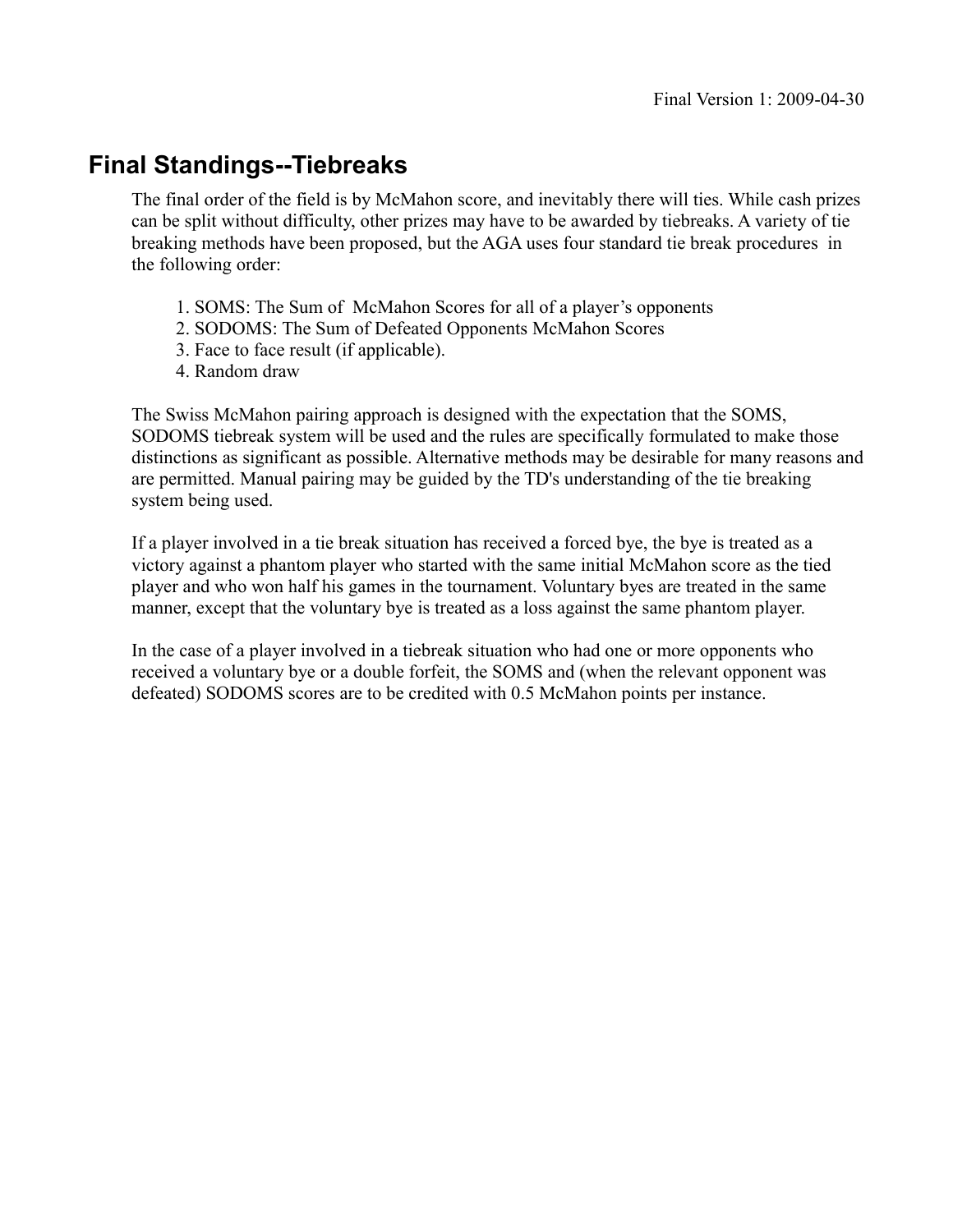### Example

Bob the Beginner plays in a 5-round weekend tournament. He plays in the lowest division of the tournament, which happens to have an initial McMahon score of -8. His tournament results are:

| Round | Opponent   | Result          |
|-------|------------|-----------------|
|       | Barry      | Win             |
| 2     | Forced bye |                 |
| 3     | Carmilla   | Win             |
|       | Sally      | Loss            |
|       | Marvin     | $W_{\text{1D}}$ |

Bob's final McMahon score at the end of the tournament is *Initial McMahon Score* + 3*Wins* + *Forced*  $Bye = -8+3+1 = -4$ 

At the end of the tournament, Bob ends up being tied for first place in his division. For the purposes of the tiebreak calculation, the forced bye in round two is treated as if Bob played against a phantom player. The phantom player is assumed to have started with the same initial McMahon score as Bob (-8) and scored wins in exactly half of the tournament rounds for a final McMahon score of

*Initial McMahon Score* +  $0.5*$ *Number of Rounds* =  $-8+5/2$  =  $-5.5$ This score is credited to Bob's SOMS. Because this is a forced bye, the game is treated as a win and Bob receives a credit of -5.5 towards his SODOMS score as well.

If Bob's second round was a voluntary bye rather than a forced bye, the second round game would be treated as a loss rather than a win and Bob's McMahon score a the end of the tournament would be

*Initial McMahon Score* + 3*Wins* + *Involuntary*  $Bye = -8+3+0=-5$ 

Now consider the case where one of Bob's opponent (say Sally) is involved in a tie. In this case Bob's tournament results will be used in the tiebreak calculations. For the case where Bob received a forced bye, Bob's final McMahon score is -4 and this value is used in calculating his opponent's tiebreak scores.

If Bob took a voluntary bye in the second round, however, he would only contribute his final score of -5 to Sally's tiebreak values. To avoid penalizing Sally for the game Bob missed, an extra 0.5 McMahon point bonus is added to her tiebreak score. In effect, Bob is assumed to have an effective final McMahon score of

*Final McMahon Score* + *Number of Voluntary Byes* $/2 = -5 + 1/2 = -4.5$ for the purpose of calculating Sally's tiebreak score.

Note: The effective McMahon score is *only* for the purposes of calculating Sally's tiebreak score. Under no circumstances does the tiebreak credit apply to Bob when determining his final placing in the tournament.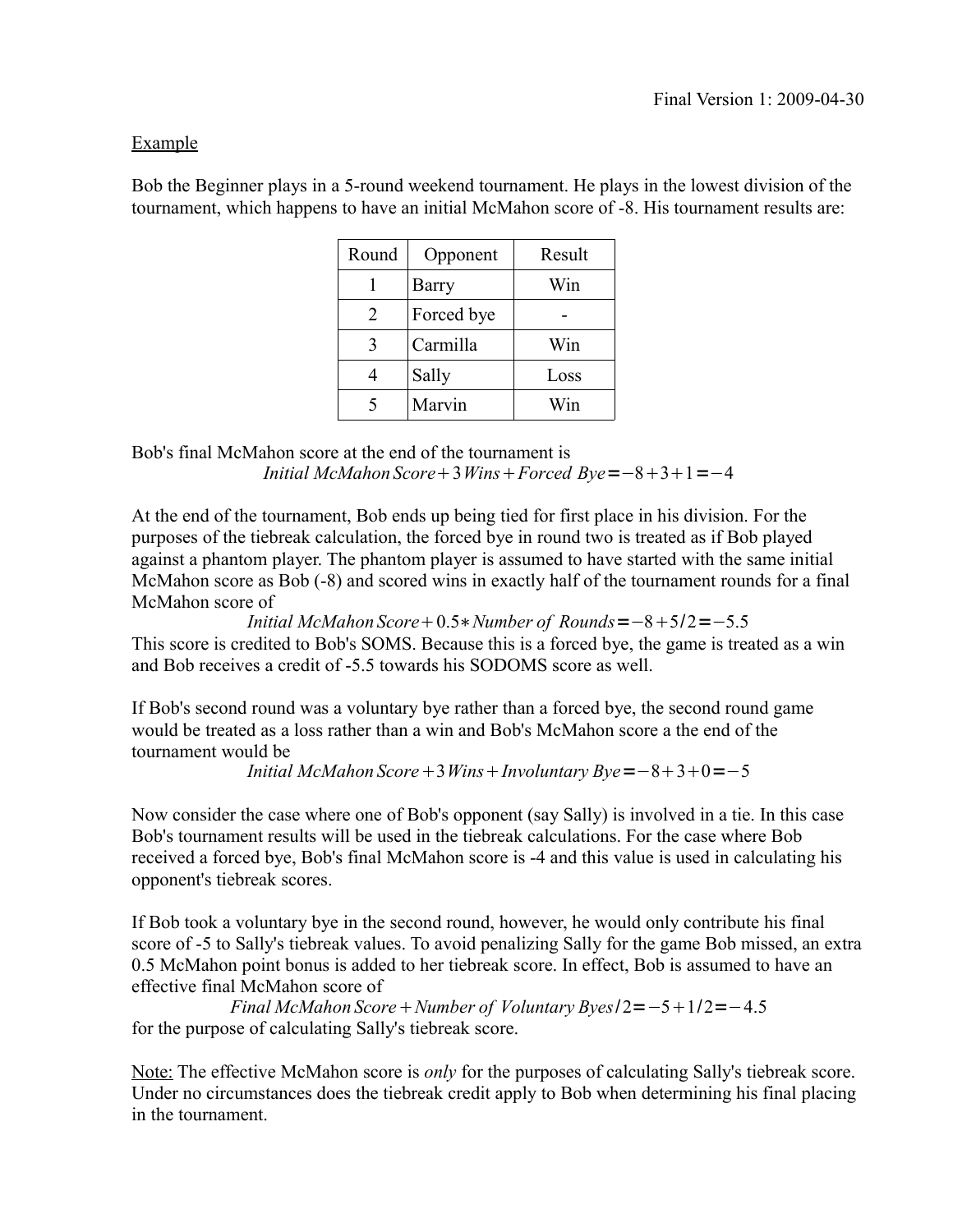# **Program Implementation Notes and References**

There are at least three approaches to implementing a tournament computer pairing algorithm. The first involves a rules-based approach. Programmers interested in this method may wish to examine the wide variety of chess pairing programs that has been developed.

The second approach involves describing a penalty value for every possible pairing between two players in a tournament field. The pairing problem then becomes one of minimizing the total penalty across the entire field, which in the language of mathematical graph theory is the Minimum (or Maximum) Weight Perfect Matching problem. The technique is described in S. Olafsson, *Matching in Chess Tournaments*, J. Oper. Res. Soc., Vol. 41, No. 1, pp 17-24 (1990). This is a novel enough approach that all programmers are strongly encouraged to consult it before starting to write a pairing program, regardless of whether they choose to use this method.

This technique has been used successfully for almost two decades and has several advantages. First, the weighted perfect matching algorithm can be solved using a polynomial-time algorithm. This algorithm is guaranteed to produce a pairing if one exists, and furthermore, the result pairing is optimal. The major down side of using the weighted perfect matching algorithm is its complexity. Although the algorithm itself dates back to the 1960s, it has number of subtleties and it is not recommend trying to code it yourself.

Fortunately, there are several implementations of the weighted perfect matching algorithm:

1. A piece of academic demonstration code:

<http://elib.zib.de/pub/Packages/mathprog/matching/weighted/>

This code does not have a distribution license and is suitable only for illustrative purposes.

2. The LEMON Graph Library: <http://lemon.cs.elte.hu/trac/lemon>

This library has a weighted matching algorithm that is fast enough to pair a 2000 player tournament in under a minute.

3. The Goblin Graph Library:<http://goblin2.sourceforge.net/> This solver is based on a network-flow solution, and is noticeably slower than the other choices.

The asymptotic complexity of the basic weighted matching algorithm is  $O(N<sup>4</sup>)$ , and minor changes have improved this to  $O(N^3)$ . More advanced algorithms exist, but their value is questionable in this application. The  $O(N^3)$  algorithm is sufficient to pair a tournament of any practical size on a modern computer.

The Go players of Europe have used the weighted perfect matching approach with success for many years. The first person to implement this method was Christophe Gerlach, who studied the technique as part of his diploma and coded a program called MacMahon. A copy of the diploma thesis (written in German) can be found at [http://www.cgerlach.de/go/MacMahon.html.](http://www.cgerlach.de/go/macmahon.html)

An open-source (GPL) pairing program called OpenGotha has been written by French player Luc Vannier. The program is written in Java and contains weighted-matching code. It can be found at http://vannier.info/jeux/gotournaments/opengotha.htm. The program follows the European